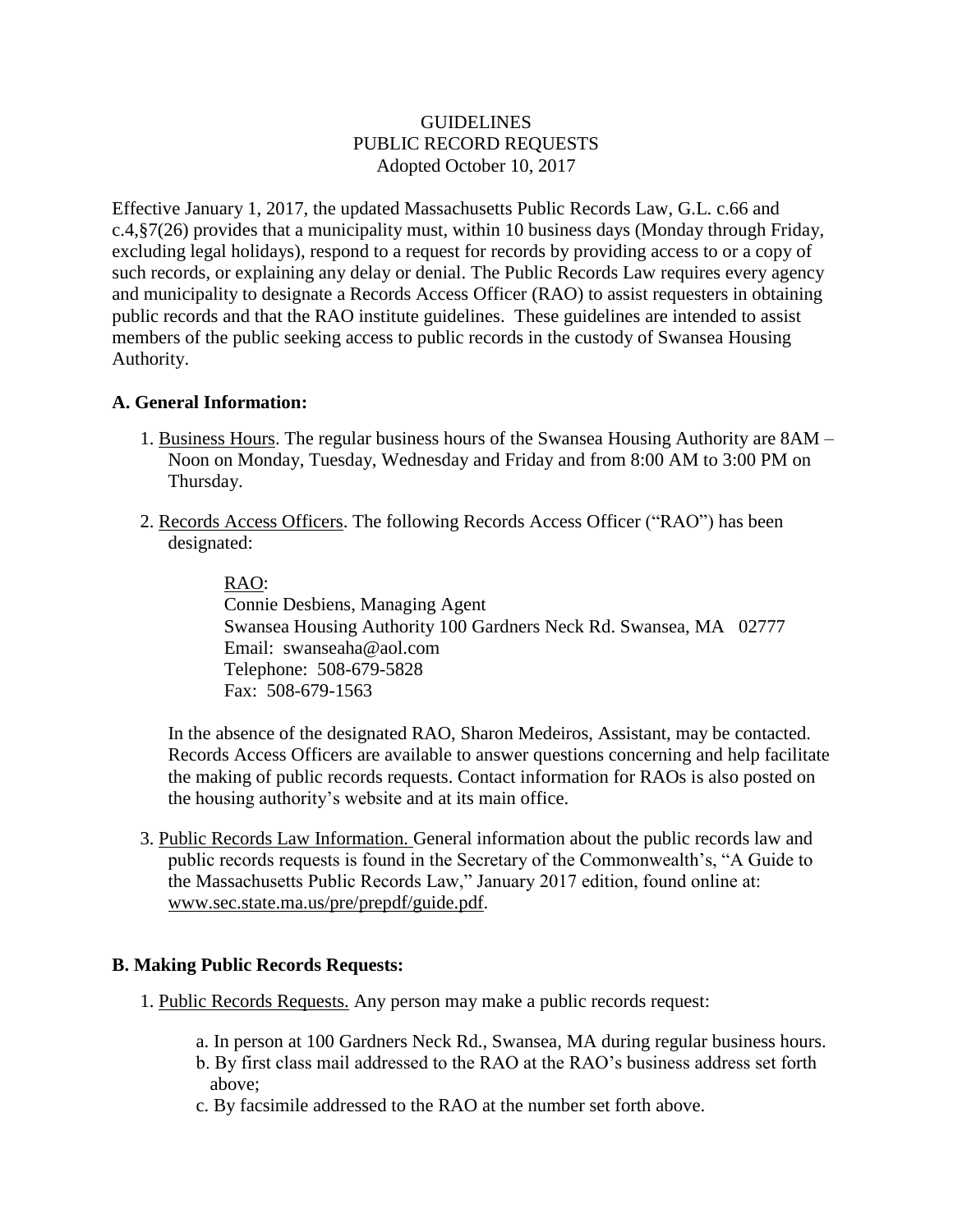d. By e-mail addressed to the RAO at the e-mail address set forth above.

- 2. Requests Encouraged to be in Writing. Although not required, it is strongly encouraged that public records requests be in writing to ensure the most efficient and accurate response. All written public records requests, including via email and facsimile, shall be addressed/directed to an RAO, and contain the requester's name and contact information, so that the RAO is able to provide the required response. A sample request letter is provided as attachment "B".
- 3. Contact Information. Although not required, individuals making in-person requests can provide their names or contact information so that the RAO can respond directly to them. For in-person requests that require additional time for a comprehensive response, and no name or contact information has been provided, requesters must check in periodically with the RAO with regards to their request. Requesters may voluntarily provide contact information using Public Records Request Forms, which shall be available in the office (See attachment "B").
- 4. Specificity of Requests. To facilitate timely responses to public records requests, requests should be as specific as possible, detailing, if known, records custodian(s), and date and subject matter parameters. The more specific the request, the better able the housing authority will be to respond, as broad requests often require more extensive staff efforts to locate, review and copy all possibly responsive records. In addition, the cost to the requester may be reduced if the information requested is as precise as possible.
- 5. Receipt of Requests. Written requests received during normal business hours, as defined in paragraph 1, above, will be considered received on that date. Written requests sent via email or facsimile after normal business hours shall not be considered received until the following business day. Business days shall not include Saturdays, Sundays, and legal holidays.
- 6. Purpose of Request. The RAO will not ask a requester to identify the purpose of the request, but may ask for more information to assist the requester to make an appropriate request and/or to enable the RAO to respond more efficiently.

# **C. Responses to Public Records Requests:**

- 1. Fees. If fees will be assessed, a written estimate of the same will be provided to the Requester.
- 2. Response if Longer than 10 Days or Denial in Whole or in Part. If a full response, including provision of records, cannot be made within 10 business days of receipt of the request, the RAO or designee will respond to the requester in writing: explaining the anticipated time frame for complete response; identifying any records that the housing authority does not have in its custody; identifying records which the housing authority does not expect will be provided, or that will be redacted, specifying the relevant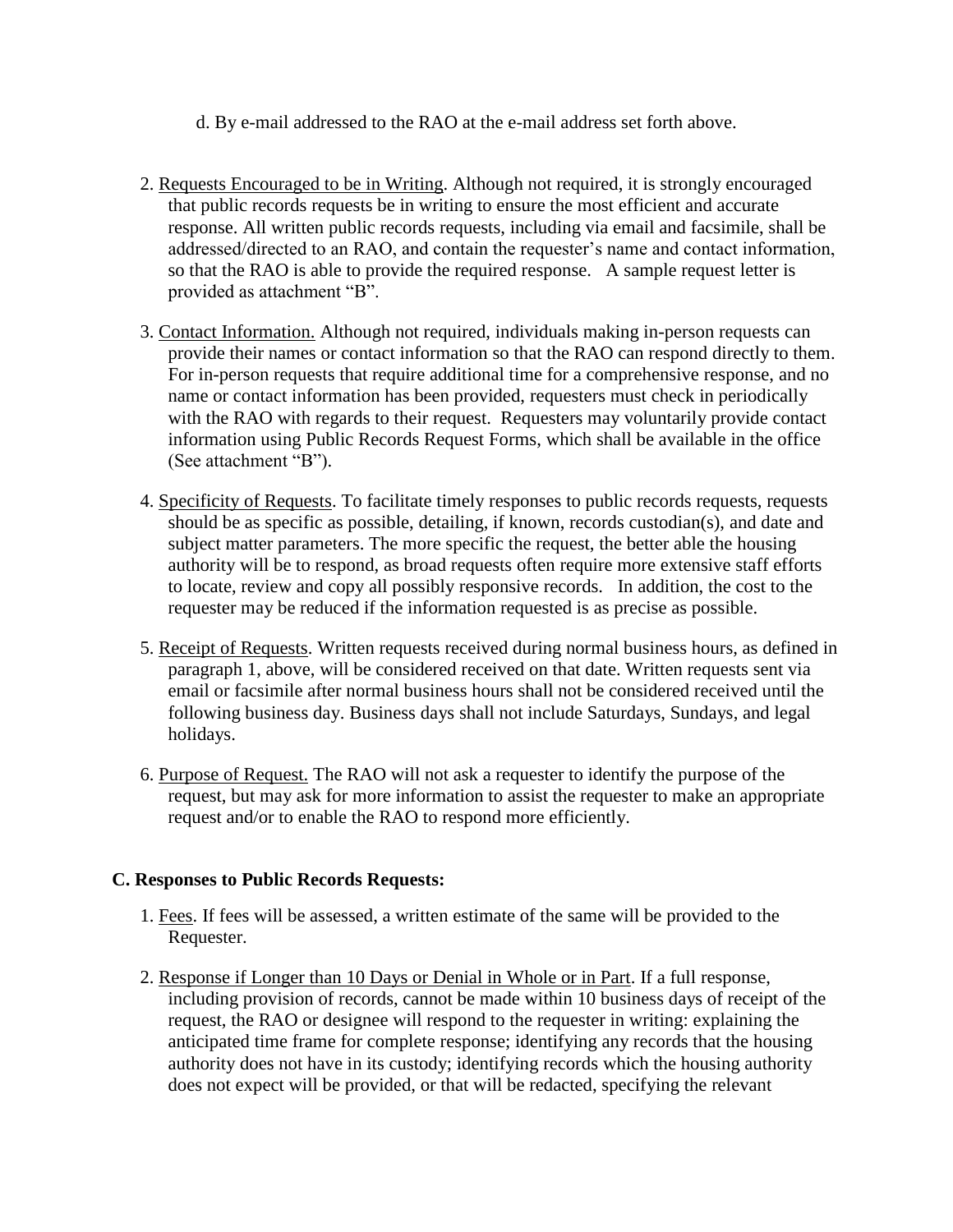exemption and its application to the requested record or portion thereof; providing a good faith fee estimate; and including a statement of appeal rights.

- 3. Clarification of Request. Depending upon the scope of the request, the requester may be asked to clarify the request, provide more specific detail, and/or agree to a voluntary extension of time for the housing authority to respond fully to the request.
- 4. Time for Response. Typically, a complete response will be provided within 25 business days of receipt of the requests. If, due to the scope of the request, the need for redactions, or other complications, the housing authority is concerned that it will not be able to provide a complete response within that time frame, the housing authority may ask the requester for an extension of time to comply or petition the Supervisor of Public Records for additional time.
- 5. Publicly Available Records. The housing authority has some information available on the Town of Mashpee's website [\(www.town.swansea.ma.us\)](http://www.town.swansea.ma.us/) and also on its own website [\(www.swanseahousingauthority.org\)](http://www.swanseahousingauthority.org/) where certain public records are available for inspection, downloading or printing. If a request seeks documents publicly available on one of these websites, the requester will be directed to the website in satisfaction of the request, unless the requester does not have the ability to receive or access the records in a usable electronic form.
- 6. Electronic Records Delivery Preference. To the extent feasible, the RAO or designee will provide public records in response to a request by electronic means unless the record is not available electronically or the requester does not have the ability to receive or access the records electronically. To the extent available and feasible, the RAO will provide an electronic record in the requester's preferred format.
- 7. Request for Records to be Mailed. Should a requester seek to have responsive records provided by mail, the requester will be charged the actual cost of postage, using the least expensive form of mailing possible, unless the requester requests, and agrees to pay for, an expedited form of mailing and such fees are paid in advance.
- 8. Creation of Records. The housing authority is only required to provide records that are in existence at the time of a request and is not required to create a new record to accommodate a specific request.
- 9. Answering Questions. The housing authority is not required to answer questions in response to a public records request.
- 10. Supplementing Responses. The housing authority is not required to supplement its response to a previous public records request in the event that responsive records are created in the future.
- 11. Unique Right of Access. Pursuant to the provisions of 950 CMR 32.06(1)(g) , if a requester or requester's representative (such as an attorney), has "a unique right of access by statutory, regulatory, judicial or other applicable means", a request for records will not be considered a G.L. c.66, §10 public records request.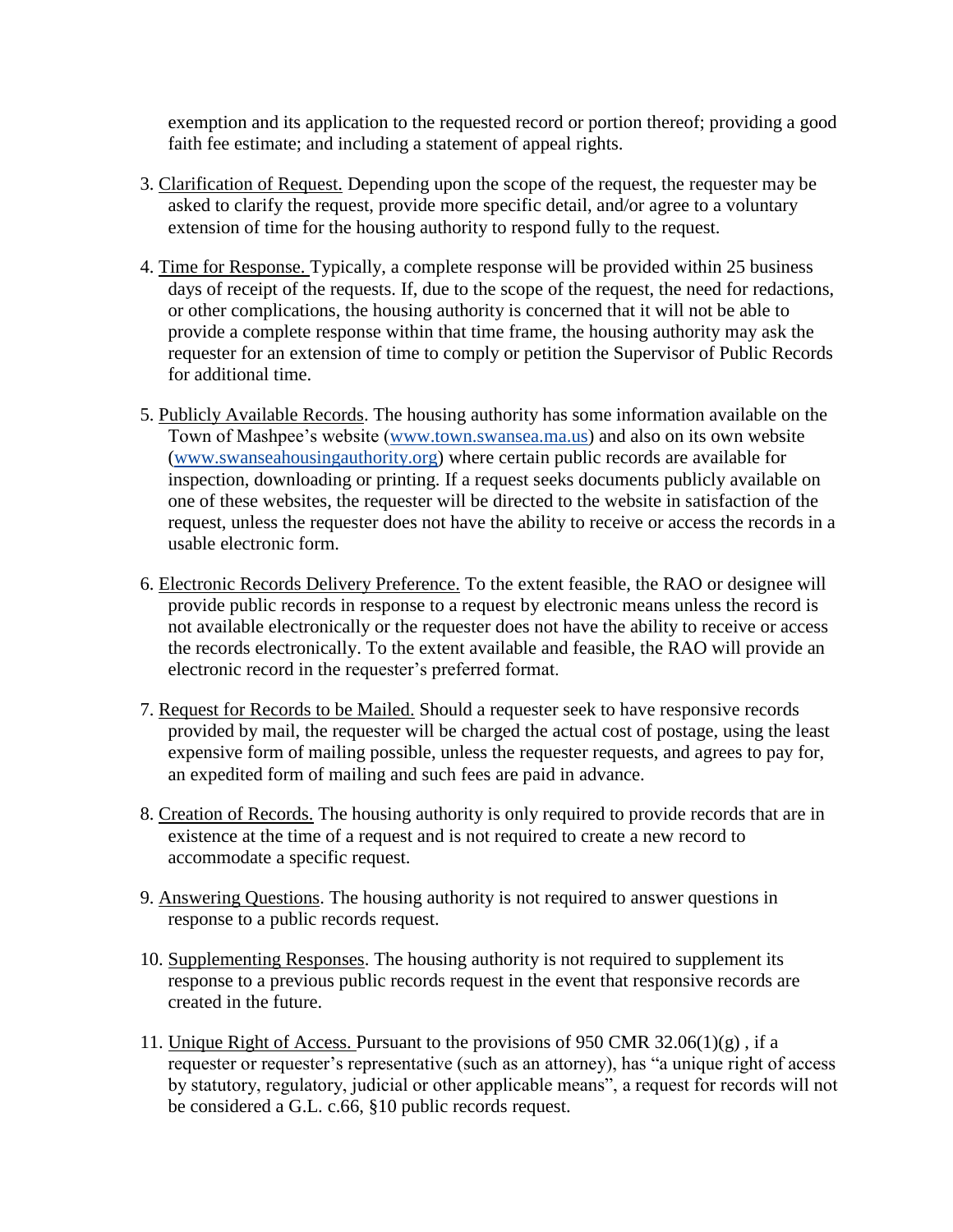## **D. Exemptions:**

1. Exemptions/Redaction/Withholding. Specific statutory exemptions have been created by the legislature. Some public records, or portions of records, may not be provided in response to a public records request because the housing authority has determined such records to be exempt from disclosure pursuant to the provisions of G.L. c.4, §7(26) (See attachment "B"), the attorney-client privilege, or other applicable exemptions or common law privileges.

### **E. Fees:**

- 1. Reasonable Fees. In some circumstances, the Swansea Housing Authority may assess a reasonable fee for the production of public records.
- 2. Categories of Permissible Charges. Permissible charges include, but are not limited to:
	- a. five cents (\$0.05) per page of black and white printouts or copies;
	- b. actual cost for storage devices or materials such as CDs or thumb/flash drives;

c. actual cost for duplication of records not susceptible to ordinary means of reproduction, such as color copies and large format plans;

- d. postage fees (where applicable; see paragraph 15, above); and
- e. fees for employee time required to satisfy a public records request (see paragraph 26 below).
- 3. No copying fee will be charged for records provided in electronic form.

4. Employee Time for Locating and Segregating Records. A fee may be charged for employee time necessary to identify, locate, and compile the records requested. A fee may also be charged for employee time necessary to review, and, as applicable, segregate and/or redact information exempt from public disclosure. The hourly rate for such fees shall be the hourly rate of the lowest paid employee capable of performing the task, provided, however, that this hourly rate shall not exceed twenty-five dollars (\$25.00) per hour, unless the housing authority has obtained the approval of the State Supervisor of Public Records to charge a higher hourly rate. Depending upon the nature of the request, different rates may be charged for different types of work (i.e., a different hourly rate for search time and a different hourly rate for segregation/redaction time).

5. Small Municipality Exception. As of the 2017 Census, the Town of Swansea had 16,041 residents. In accordance with 950 CMR  $32.07(2)(m)(2)$ , therefore, the housing authority may assess fees for all employee time, including the first two hours.

6. Requests for Commercial Purposes. Said fee limitations may not apply when a request for records is for a commercial purpose as determined by the Commonwealth's Supervisor of Records.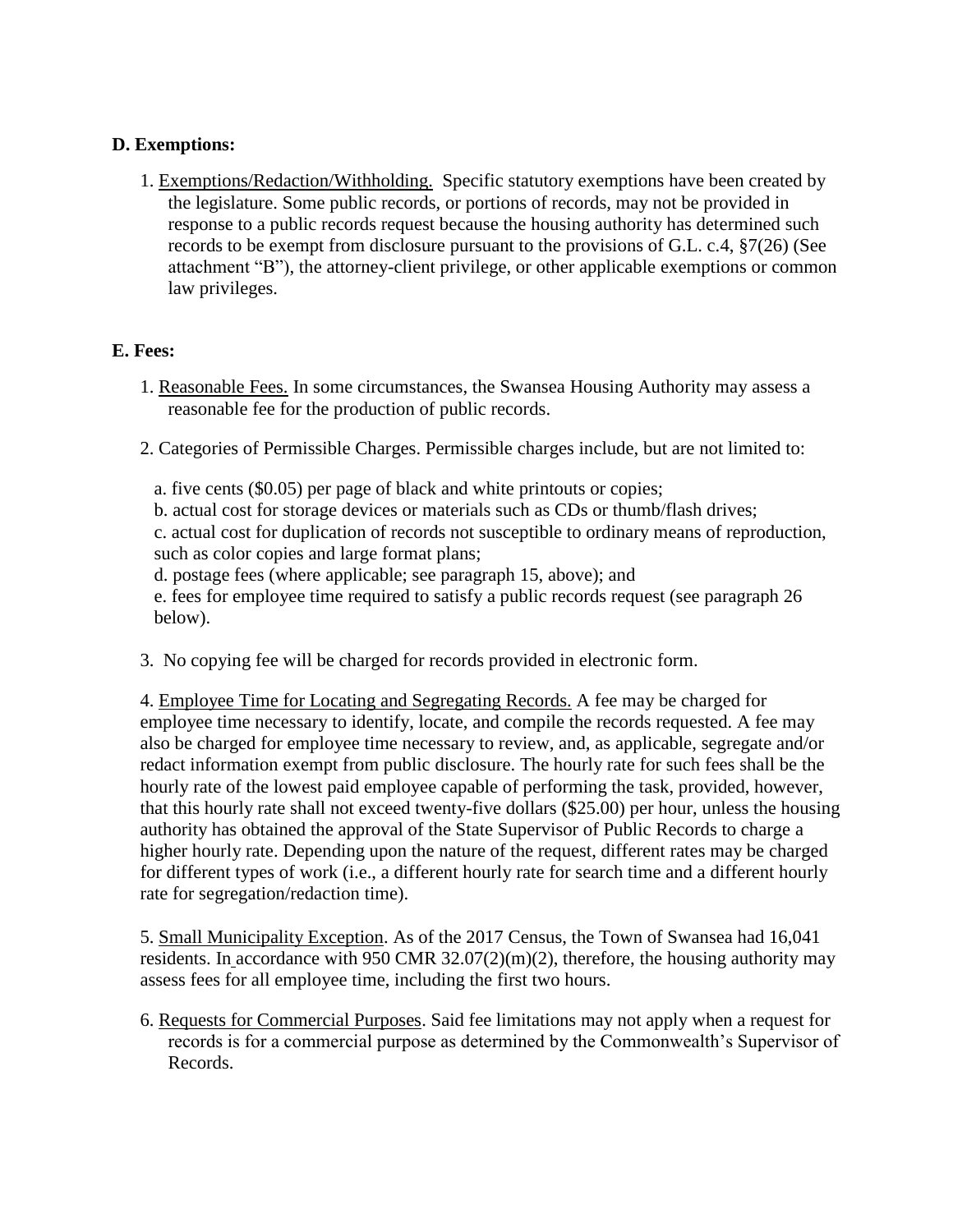7. Petition for Higher Fee. In certain circumstances, the housing authority may petition the Supervisor of Public Records for permission to assess fees for employee time at a rate in excess of \$25.00.

## **F. Appeals:**

If a requester wishes to assert a claim that they have been denied access to public records, they may appeal the RAO's determination to the Supervisor of Records pursuant to 950 CMR 32.08(1). The Supervisor shall make a final determination on the appeal within ten (10) business days of receipt.

If the requester is dissatisfied with the determination of the Supervisor of Records, the requester may appeal to Superior Court. Alternatively, a requester may bypass the Supervisor and go directly to Superior Court.

For further information on appeals, see the Secretary of the Commonwealth's "A Guide to the Massachusetts Public Records Law," January 2017 edition, available at [www.sec.state.ma.us/pre/prepdf/guide.pdf](http://www.sec.state.ma.us/pre/prepdf/guide.pdf)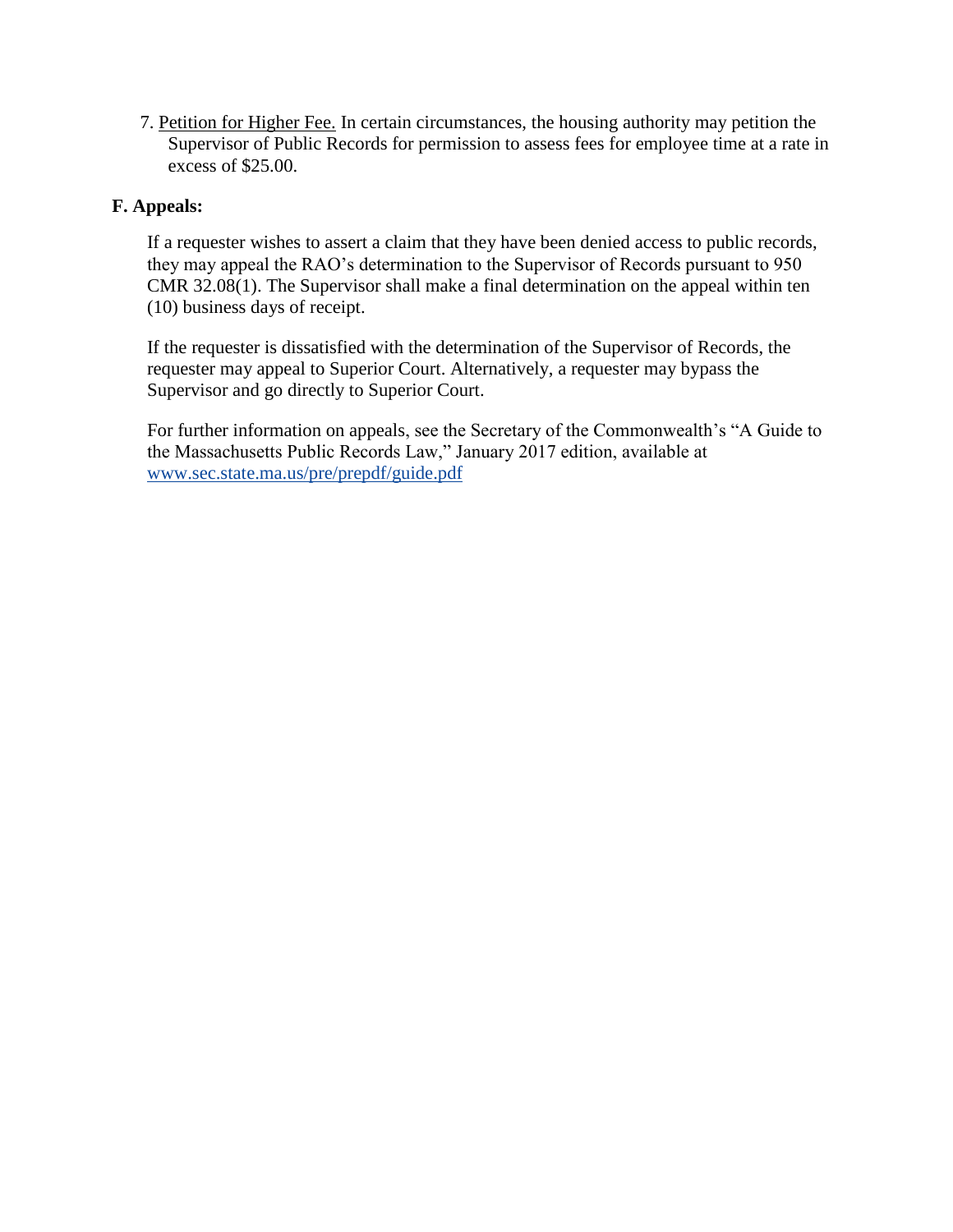### *Attachment "A"*

### Public Records Request Form

Date request mailed

Connie Desbiens, Managing Agent Swansea Housing Authority 100 Gardners Neck Road Swansea, MA 02777

Re: Massachusetts Public Records Request

Dear Ms. Desbiens:

This is a request under the Massachusetts Public Records Law (M. G. L. Chapter 66, Section 10). I am requesting that I be provided a copy of the following records:

[Please include a detailed description of the information you are seeking.]

I recognize that you may charge reasonable costs for copies, as well as for personnel time needed to comply with this request.

The Public Records Law requires you to provide me with a written response within 10 business days. Please respond to me at my address/email below. If you cannot comply with my request, you are statutorily required to provide an explanation in writing.

Sincerely,

Your Name Contact Information (address, email, telephone)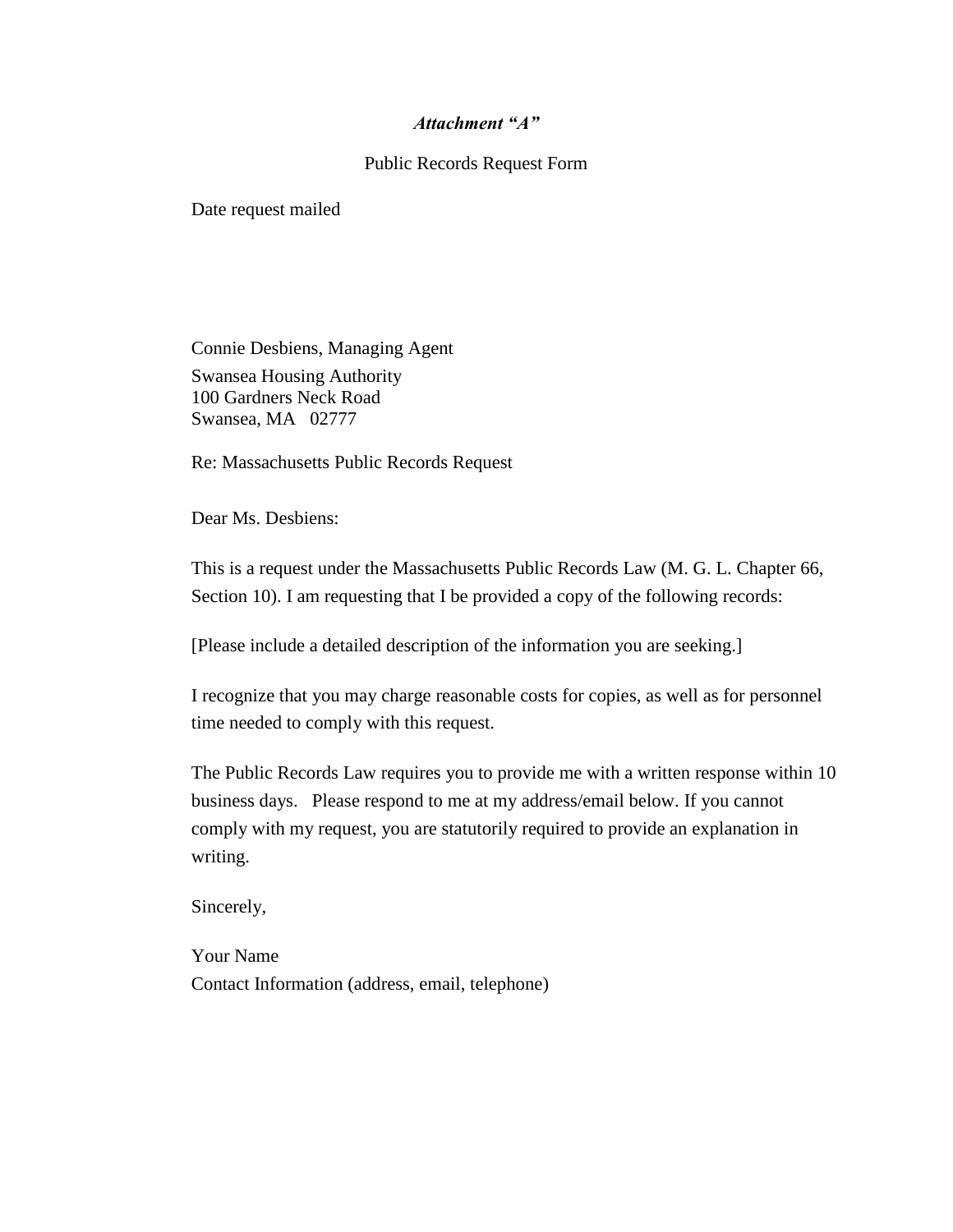### *Attachment "B"*

Exemptions per

G.L. c.4, §7(26)

Public Records Law allows for certain records to be kept private. 760 CMR 8.00: PRIVACY AND CONFIDENTIALITY (Attachment "C") outlines some housing authority records that are to be kept private. In addition, **b**elow is a list of some of the items that shall be considered private and not to be released in a Public Records Request.

(a) specifically or by necessary implication exempted from disclosure by statute;

 (b) related solely to internal personnel rules and practices of the government unit, provided however, that such records shall be withheld only to the extent that proper performance of necessary governmental functions requires such withholding;

 (c) personnel and medical files or information; also any other materials or data relating to a specifically named individual, the disclosure of which may constitute an unwarranted invasion of personal privacy;

 (d) inter-agency or intra-agency memoranda or letters relating to policy positions being developed by the agency; but this sub clause shall not apply to reasonably completed factual studies or reports on which the development of such policy positions has been or may be based;

 (e) notebooks and other materials prepared by an employee of the commonwealth which are personal to him and not maintained as part of the files of the governmental unit;

 (f) investigatory materials necessarily compiled out of the public view by law enforcement or other investigatory officials the disclosure of which materials would probably so prejudice the possibility of effective law enforcement that such disclosure would not be in the public interest;

 (g) trade secrets or commercial or financial information voluntarily provided to an agency for use in developing governmental policy and upon a promise of confidentiality; but this sub clause shall not apply to information submitted as required by law or as a condition of receiving a governmental contract or other benefit;

 (h) proposals and bids to enter into any contract or agreement until the time for the opening of bids in the case of proposals or bids to be opened publicly, and until the time for the receipt of bids or proposals has expired in all other cases; and inter-agency or intra-agency communications made in connection with an evaluation process for reviewing bids or proposals, prior to a decision to enter into negotiations with or to award a contract to, a particular person;

 (i) appraisals of real property acquired or to be acquired until (1) a final agreement is entered into; or (2) any litigation relative to such appraisal has been terminated; or (3) the time within which to commence such litigation has expired;

 (j) the names and addresses of any persons contained in, or referred to in, any applications for any licenses to carry or possess firearms issued pursuant to chapter one hundred and forty or any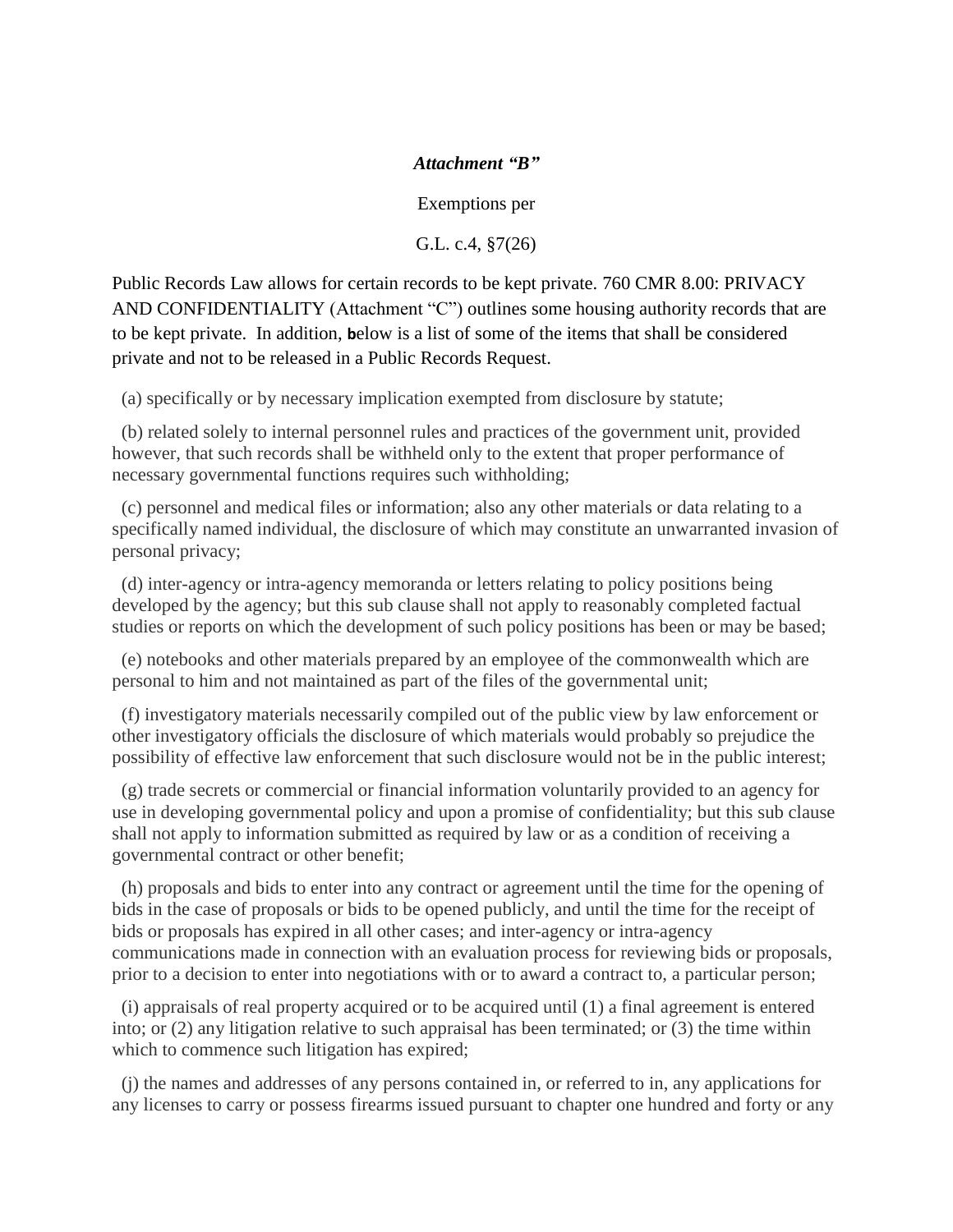firearms identification cards issued pursuant to said chapter one hundred and forty and the names and addresses on sales or transfers of any firearms, rifles, shotguns, or machine guns or ammunition therefore, as defined in said chapter one hundred and forty and the names and addresses on said licenses or cards;

(k) records, including, but not limited to, blueprints, plans, policies, procedures and schematic drawings, which relate to internal layout and structural elements, security measures, emergency preparedness, threat or vulnerability assessments, or any other records relating to the security or safety of persons or buildings, structures, facilities, utilities, transportation, cyber security or other infrastructure located within the commonwealth, the disclosure of which, in the reasonable judgment of the record custodian, subject to review by the supervisor of public records under subsection (c) of section 10 of chapter 66, is likely to jeopardize public safety or cyber security.

 (l) the home address, personal email address and home telephone number of an employee of the judicial branch, an unelected employee of the general court, an agency, executive office, department, board, commission, bureau, division or authority of the commonwealth, or of a political subdivision thereof or of an authority established by the general court to serve a public purpose, in the custody of a government agency which maintains records identifying persons as falling within those categories; provided that the information may be disclosed to an employee organization under chapter 150E, a nonprofit organization for retired public employees under chapter 180, or a criminal justice agency as defined in section 167 of chapter 6.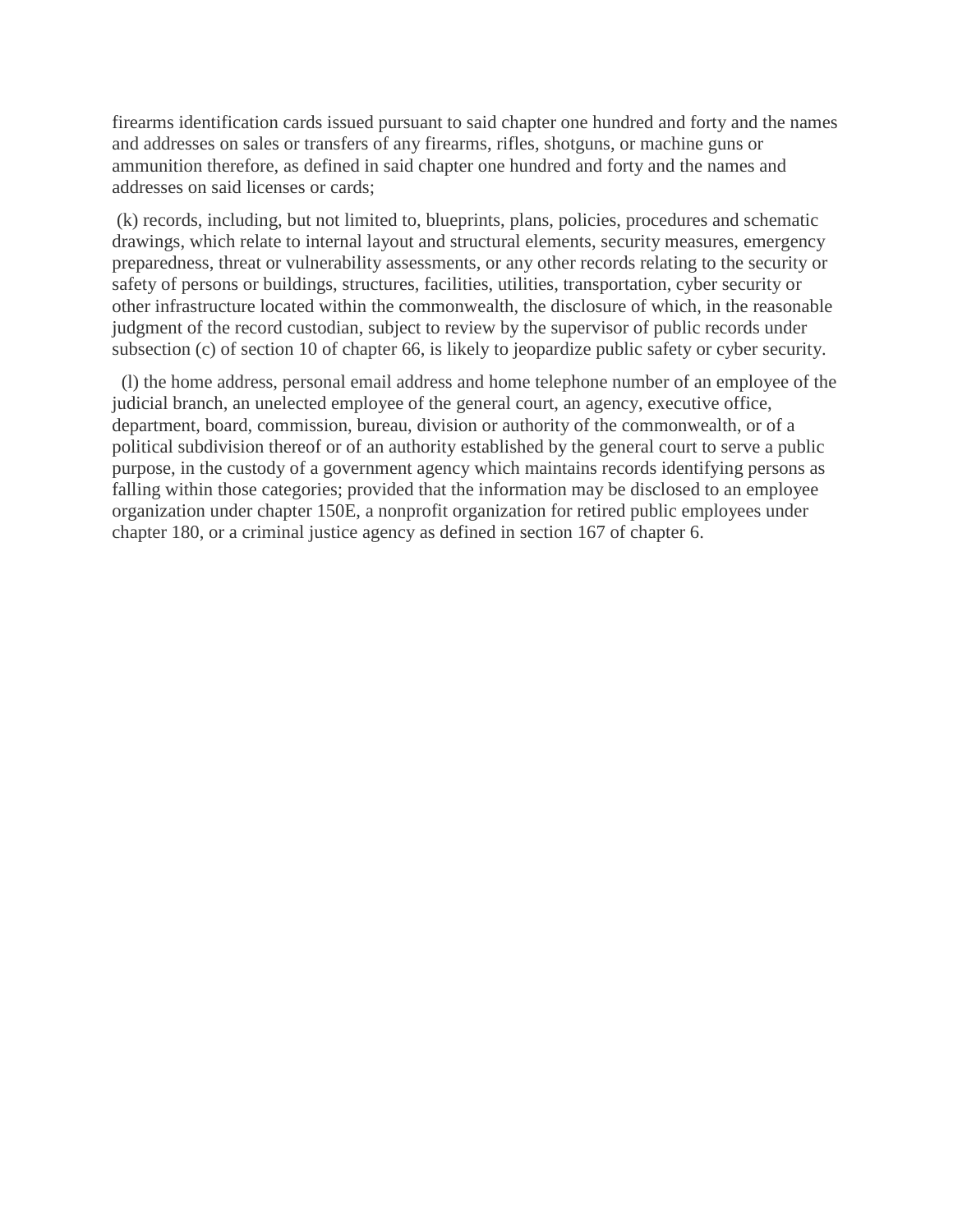### *Attachment "C"*

# **760 CMR 8.00: PRIVACY AND CONFIDENTIALITY**

- [8.01: Applicability and Definitions](http://www.mass.gov/dhcd/regulations/#ONE)
- [8.02: Informed Consent](http://www.mass.gov/dhcd/regulations/#TWO)
- [8.03: Collection and Maintenance of Personal Data](http://www.mass.gov/dhcd/regulations/#THREE)
- [8.04: Access to Personal Data](http://www.mass.gov/dhcd/regulations/#FOUR)
- [8.05: Objections and Administrative Appeals](http://www.mass.gov/dhcd/regulations/#FIVE)
- [8.06: Administration and Enforcement](http://www.mass.gov/dhcd/regulations/#SIX)

### **8.01: Applicability and Definitions**

760 CMR 8.00 shall be effective on November 15, 1996. 760 CMR 8.00 replaces prior regulations appearing at 751 CMR 7.00.

The definitions of data subject, personal data, and personal data system appear in M.G.L. c. 66A, § 1. In addition, the following definitions apply:

Department - the Massachusetts Department of Housing and Community Development.

Holder - A local housing authority, redevelopment authority and any other person or entity which has a written contract, agreement or arrangement with a local housing authority or redevelopment authority to hold personal data in performing a governmental or public function or purpose.

LHA - a local or regional housing authority established under M.G.L. c. 121B, § 3 or § 3A, or a comparable special act.

LRA - a local redevelopment authority established under M.G.L. c. 121B, § 4.

### **8.02: Informed Consent**

A data subject may give or withhold informed consent when requested by a holder to provide personal data.

(1) Written Statement from Holder. Consent will be deemed "informed consent" only if the holder provides to the data subject a written statement containing the following information and the data subject indicates his/her written understanding and agreement:

(a) an explanation of how the requested data will be used and held;

(b) the identity of persons, entities or agencies who will receive or hold the data, and an assurance that all holders will keep the data confidential;

(c) an offer to answer any inquiries concerning the data, indicating the data subject's right to object in accordance with [760 CMR 8.05;](http://www.mass.gov/dhcd/regulations/760008.HTM#FIVE) and,

(d) any legal requirements to provide the requested data and any legal or administrative consequences arising from a decision to withhold the data.

(2) Separate Approval for Data Use. Except where otherwise provided by statute or judicial order, personal data collected for one purpose shall not be used for another unrelated purpose without the informed consent of the data subject.

# **8.03: Collection and Maintenance of Personal Data**

(1) Designation of Personal Data Officer. Each LHA and LRA shall designate one individual to serve as the officer immediately responsible for the privacy, confidentiality, and security of personal data consistent with M.G.L. c. 66A.

(2) Limit on Personal Data. A Holder shall not collect or maintain more personal data than reasonably necessary for the performance of the holder's legally authorized functions.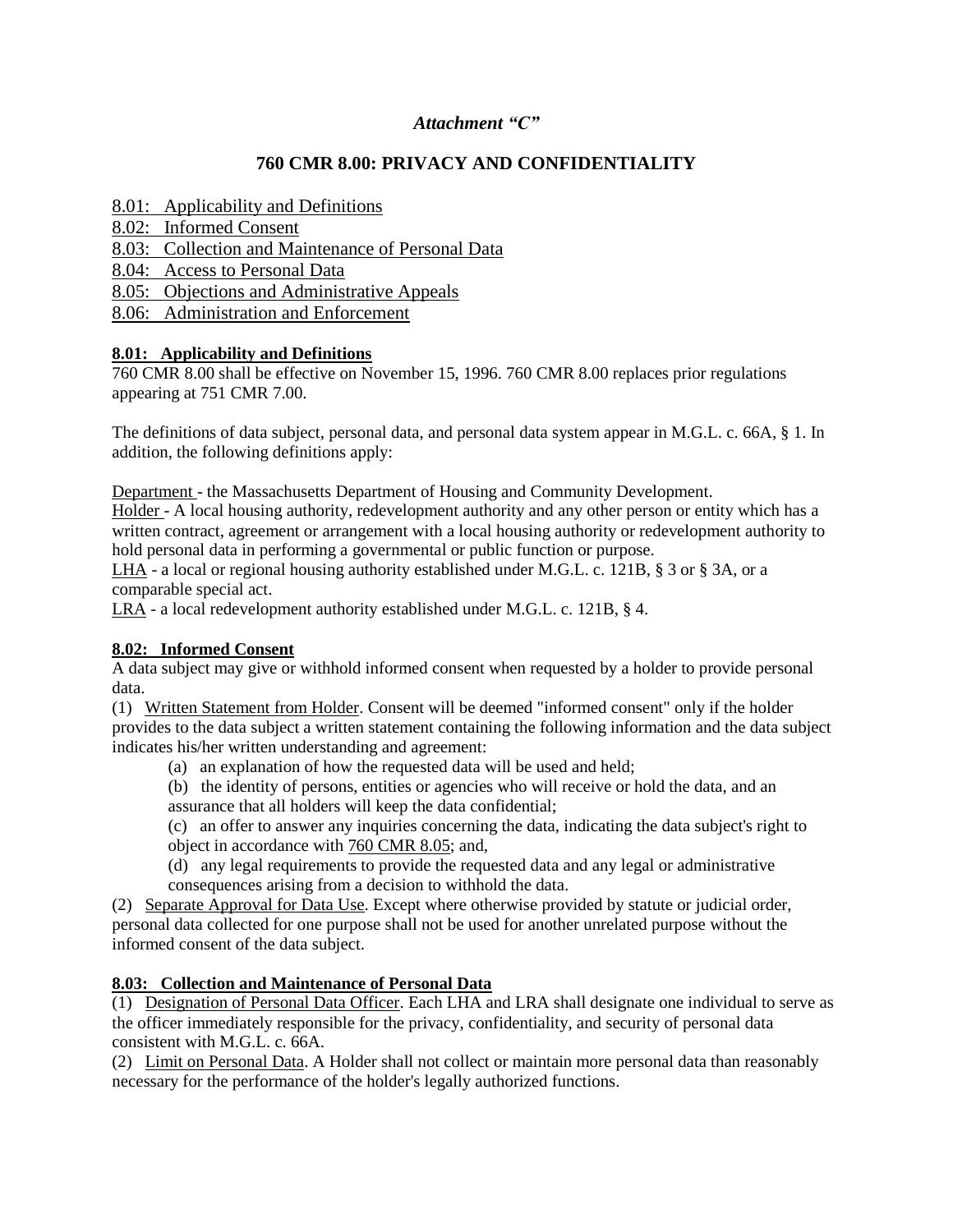### **8.04: Access to Personal Data**

(1) Contracts or Agreements with a Holder to Perform a Public or Governmental Purpose. A LHA or LRA shall allow another person, entity or agency to hold personal data for a governmental function or purpose only by written contract, agreement, or arrangement. Such contract, agreement, or arrangement shall contain provisions expressly informing the other person, entity or agency of its status as a Holder and covering its legal obligations as such.

(2) Dissemination of Personal Data - General. A Holder shall not allow any individual, agency, or entity not employed by the Holder or under contract or agreement with the Holder under [760 CMR 8.04\(1\)](http://www.mass.gov/dhcd/regulations/760008.HTM#FOUR) to have access to personal data unless such access is:

(a)authorized by statute or by regulations which are consistent with the purposes of M.G.L. c. 66A; or

(b) approved by the data subject, unless the data subject is not entitled to access.

(3) Access by Physicians in an Emergency. A Holder may disseminate medical or psychiatric data to a physician treating a data subject, upon the request of the physician, if a medical or psychiatric emergency arises precluding the data subject from approving the release of the data. Upon termination of the emergency, the Holder shall give notice to the data subject about the physician's access.

(4) Access by the Department. A Holder shall permit authorized employees of the Department to have access to personal data for the performance of legally authorized duties and responsibilities and shall disseminate personal data to the Department upon its request.

(5) Access bv Holder Personnel and Board Members. A Holder shall:

(a) design personnel procedures which limit the number of employees whose duties involve access to personal data and train existing personnel concerning standards of confidentiality and security required by 760 CMR 8.00;

(b) permit only those employees whose duties require access to have access to personal data; and

(c) strictly limit board member access to personal data concerning an applicant or tenant to

situations where there is a need for access in order for the board to conduct business properly. (6) Access by Data Subject. A data subject or his/her duly authorized representative shall have access to,

as well as the right to inspect and copy, any personal data concerning him/her, unless prohibited by law or judicial order.

(7) Denial of Access to Data Subject. A Holder shall not rely on any exception contained in M.G.L. c. 4, § 7 clause twenty-sixth (public records law) to withhold personal data from a data subject. A Holder may deny a request by a data subject or his/her authorized representative for access to personal data if:

(a) the denial of access is expressly permitted by statute; or

(b) the personal data is currently the subject of an investigation and its disclosure would probably so prejudice the possibility of effective law enforcement that the disclosure would not be in the public interest. 760 CMR 8.04(7) is not intended to limit any right or power of access the data subject might have under pertinent administrative or judicial procedures. Such personal data may be withheld for the time for completion of the investigation and commencement of an administrative or judicial proceeding on its basis, or for one year from the commencement of the investigation, whichever occurs first.

(8) Notice of Denial. A Holder shall notify a data subject in writing of any denial of his/her request for access, the reasons therefore, and the right of appeal set forth in [760 CMR 8.05.](http://www.mass.gov/dhcd/regulations/760008.HTM#FIVE)

(9) List of Data Requests. A Holder shall, at the request of a data subject, provide a written list of the uses made of his/her personal data, including any persons, agencies, or entities which have gained access to the personal data.

(10) Holder Authority to Make Additional Access Rules. A Holder may adopt reasonable written rules governing access to personal data, consistent with 760 CMR 8.00 and all pertinent statutes which:

(a) insure that any substitute or proxy for the data subject be duly authorized by him/her;

(b) regulate the time and place for inspection and the manner and cost of copying, provided that the time for inspection shall not be unduly restricted, and the fee for copies shall not exceed that